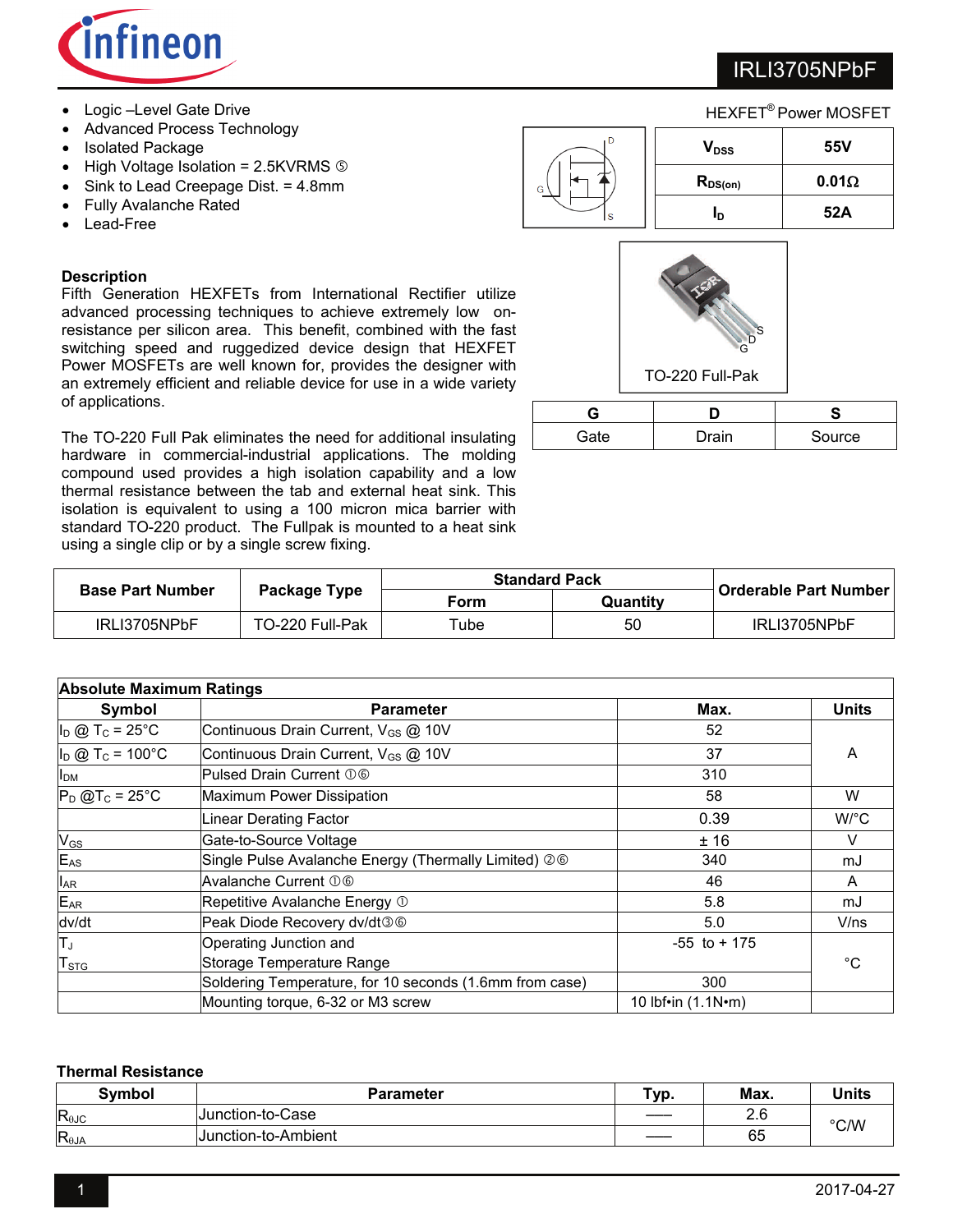

|                                        | <b>Parameter</b>                                 | Min. | Typ.  | Max.   | <b>Units</b>   | <b>Conditions</b>                                                     |
|----------------------------------------|--------------------------------------------------|------|-------|--------|----------------|-----------------------------------------------------------------------|
| $V_{(BR)DSS}$                          | Drain-to-Source Breakdown Voltage                | 55   |       |        | $\vee$         | $V_{GS}$ = 0V, $I_D$ = 250µA                                          |
| $\Delta V_{(BR)DSS}/\Delta T_J$        | Breakdown Voltage Temp. Coefficient              |      | 0.056 |        |                | V/°C Reference to 25°C, $I_D = 1 \text{mA} \circledcirc$              |
|                                        |                                                  |      |       | 0.010  |                | $V_{GS}$ = 10V, $I_D$ = 28A                                           |
| $R_{DS(on)}$                           | Static Drain-to-Source On-Resistance             |      |       | 0.012  | $\Omega$       | $V_{GS}$ = 5.0V, $I_D$ = 28A                                          |
|                                        |                                                  |      |       | 0.018  |                | $V_{GS}$ = 4.0V, $I_D$ = 24A                                          |
| $V_{GS(th)}$                           | <b>Gate Threshold Voltage</b>                    | 1.0  |       | 2.0    | $\vee$         | $V_{DS}$ = $V_{GS}$ , $I_D$ = 250µA                                   |
| gfs                                    | Forward Trans conductance                        | 50   |       |        | S              | $V_{DS}$ = 25V, $I_D$ = 46A $\circledcirc$                            |
|                                        |                                                  |      |       | 25     | μA             | $V_{DS}$ = 55V, $V_{GS}$ = 0V                                         |
| $I_{DSS}$                              | Drain-to-Source Leakage Current                  |      |       | 250    |                | $V_{DS}$ = 44V, $V_{GS}$ = 0V, T <sub>J</sub> = 150 °C                |
|                                        | Gate-to-Source Forward Leakage                   |      |       | 100    | nA             | $V_{GS}$ = 16V                                                        |
| $I_{GSS}$                              | Gate-to-Source Reverse Leakage                   |      |       | $-100$ |                | $V_{GS} = -16V$                                                       |
| $Q_{q}$                                | <b>Total Gate Charge</b>                         |      |       | 98     |                | $I_{D} = 46A$                                                         |
| $\mathsf{Q}_{\underline{\mathsf{gs}}}$ | Gate-to-Source Charge                            |      |       | 19     | пC             | $V_{DS}$ = 44V                                                        |
| $\mathsf{Q}_{\underline{\mathsf{qd}}}$ | Gate-to-Drain Charge                             |      |       | 49     |                | $V_{GS}$ = 5.0V, See Fig. 6 and 13 $\circledcirc$                     |
| $\mathsf{t}_{\mathsf{d}(\mathsf{on})}$ | Turn-On Delay Time                               |      | 12    |        |                | $V_{DD} = 28V$                                                        |
| $\mathfrak{t}_{\mathsf{r}}$            | <b>Rise Time</b>                                 |      | 140   |        |                | $I_D = 46A$                                                           |
| $t_{d(\rm off)}$                       | <b>Turn-Off Delay Time</b>                       |      | 37    |        | ns             | $R_G$ = 1.8 $\Omega$ , $V_{GS}$ = 5.0V                                |
| t <sub>f</sub>                         | <b>Fall Time</b>                                 |      | 78    |        |                | $\mathsf{R}_{\mathsf{D}}$ = 0.59 $\Omega$ , See Fig. 10 $\circledast$ |
| Lр                                     | Internal Drain Inductance                        |      | 4.5   |        | nH             | Between lead,<br>6mm (0.25in.)                                        |
| Ls                                     | Internal Source Inductance                       |      | 7.5   |        |                | from package<br>and center of die contact                             |
| $C_{iss}$                              | Input Capacitance                                |      | 3600  |        |                | $V_{GS} = 0V$                                                         |
| $C_{\rm oss}$                          | <b>Output Capacitance</b>                        |      | 870   |        | pF             | $V_{DS}$ = 25V                                                        |
| C <sub>rss</sub>                       | Reverse Transfer Capacitance                     |      | 320   |        |                | $f = 1.0$ MHz, See Fig. 5 $\circledcirc$                              |
| $\overline{\rm c}$                     | Drain to Sink Capacitance                        |      | 12    |        |                | $f = 1.0$ MHz                                                         |
|                                        | <b>Source-Drain Ratings and Characteristics</b>  |      |       |        |                |                                                                       |
|                                        | <b>Parameter</b>                                 | Min. | Typ.  | Max.   | <b>Units</b>   | <b>Conditions</b>                                                     |
| $I_{\rm S}$                            | <b>Continuous Source Current</b><br>(Body Diode) |      |       | 52     | $\overline{A}$ | MOSFET symbol<br>showing the                                          |
| $I_{SM}$                               | <b>Pulsed Source Current</b><br>(Body Diode) 06  |      |       | 310    |                | integral reverse<br>p-n junction diode.                               |
| $V_{SD}$                               | Diode Forward Voltage                            |      |       | 1.3    | $\vee$         | $T_J$ = 25°C,l <sub>S</sub> = 28A,V <sub>GS</sub> = 0V $\circledcirc$ |
| $t_{rr}$                               | <b>Reverse Recovery Time</b>                     |      | 94    | 140    | ns             | $T_J = 25^{\circ}C$ , $I_F = 46A$                                     |
| $Q_{rr}$                               | Reverse Recovery Charge                          |      | 290   | 440    | nC             | $di/dt = 100A/\mu s \circledcirc$                                     |

### Electrical Characteristics @ T<sub>J</sub> = 25°C (unless otherwise specified)

**Notes:**

Repetitive rating; pulse width limited by max. junction temperature. (See fig. 11)

 $\degree$  V<sub>DD</sub> = 25V, starting T<sub>J</sub> = 25°C, L = 320μH, R<sub>G</sub> = 25Ω, I<sub>AS</sub> = 46A (See fig. 12)

 $\textcircled{3}$   $I_{SD} \leq 46A$ , di/dt  $\leq 250A/\mu s$ ,  $V_{DD} \leq V_{(BR)DSS}$ ,  $T_J \leq 175^{\circ}C$ .

 $\circledast$  Pulse width  $\leq$  300µs; duty cycle  $\leq$  2%.

 $\circ$  t=60s,  $f$ =60Hz

Uses IRL3705N data and test conditions.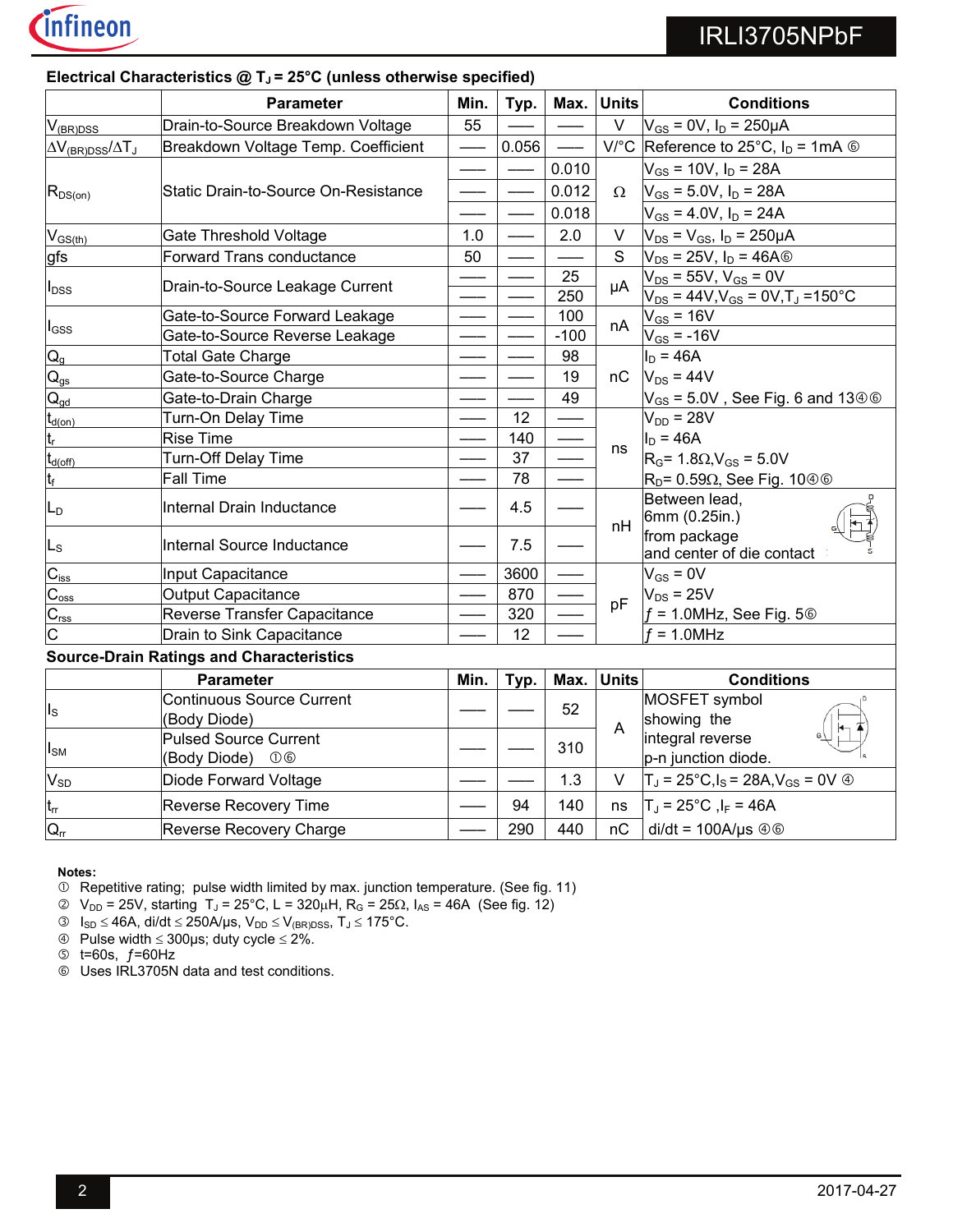





**Fig. 4** Normalized On-Resistance vs. Temperature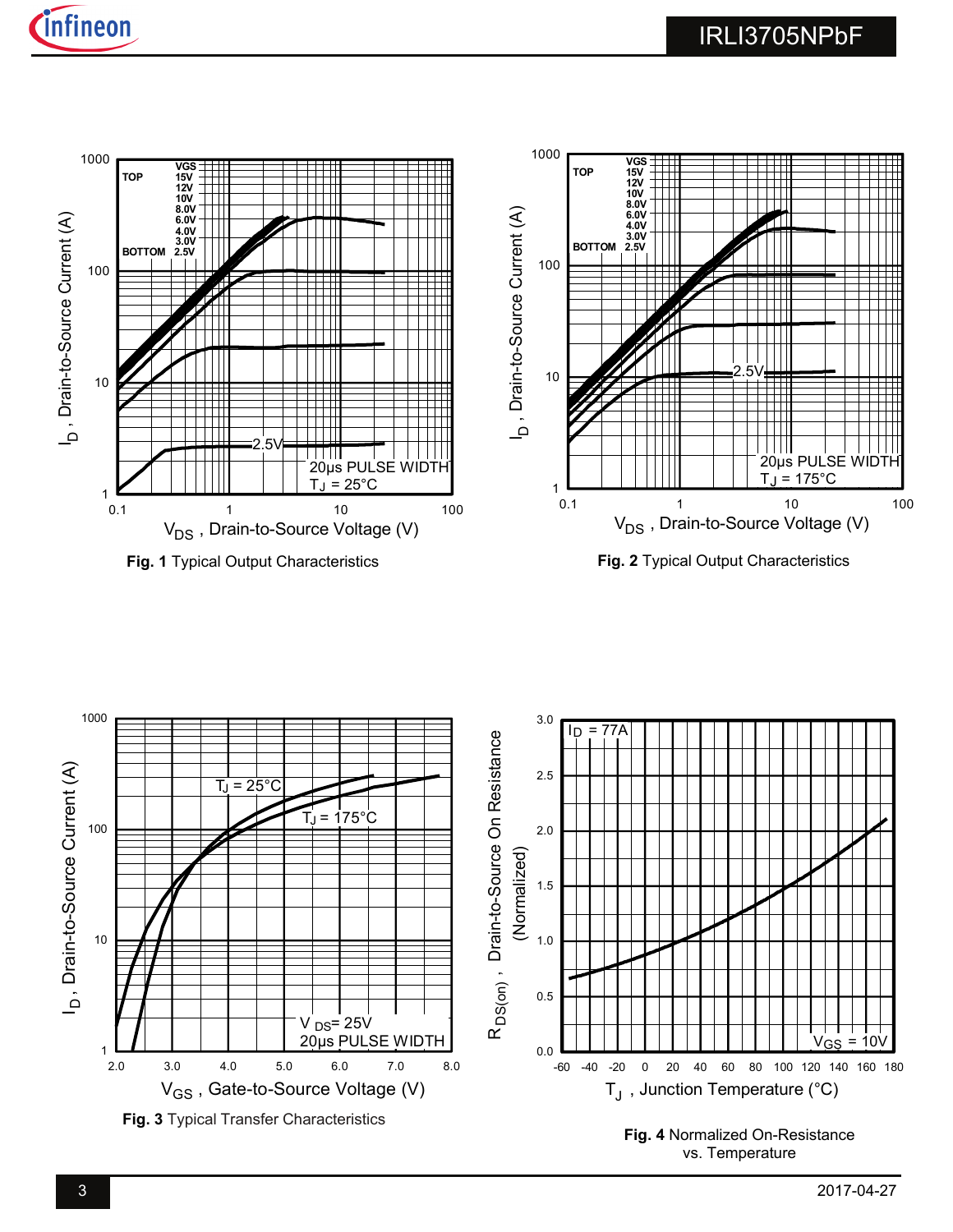

Drain-to-Source Voltage





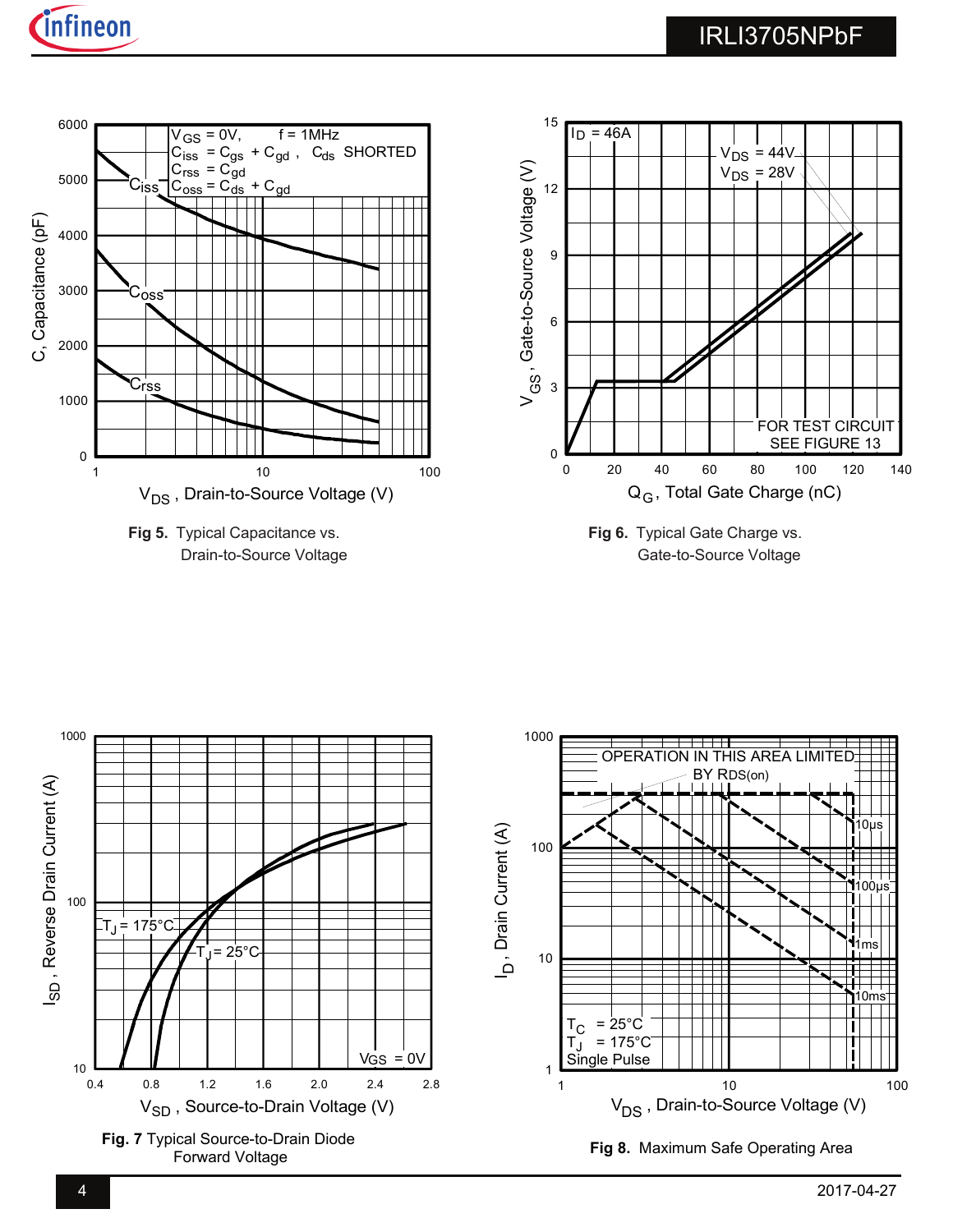

**Fig 9.** Maximum Drain Current vs. Case Temperature



**Fig 10a.** Switching Time Test Circuit



**Fig 10b.** Switching Time Waveforms



**Fig 11.** Maximum Effective Transient Thermal Impedance, Junction-to-Case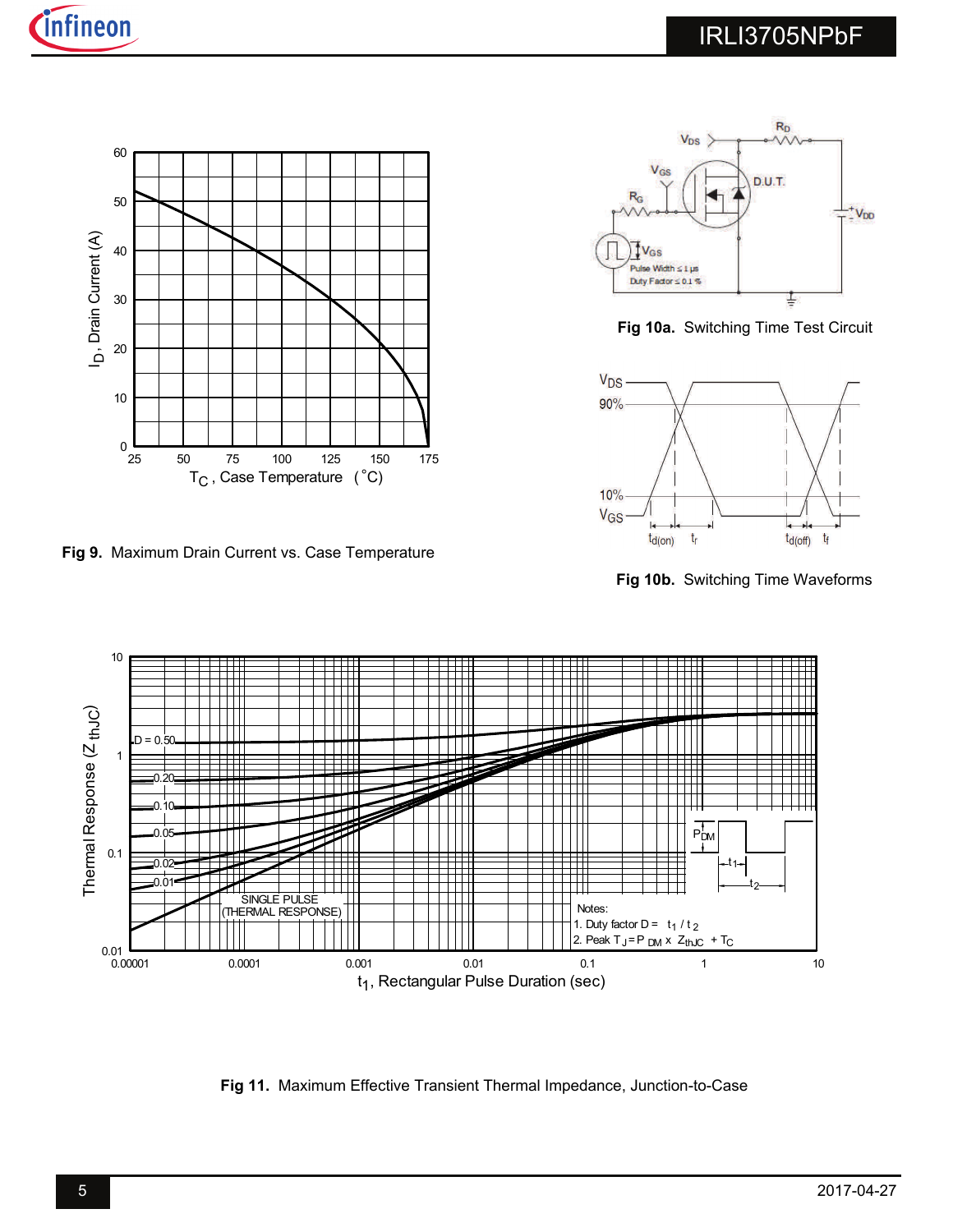

**Fig 12a.** Unclamped Inductive Test Circuit



**Fig 12b.** Unclamped Inductive Waveforms





**Fig 12c.** Maximum Avalanche Energy



**Fig 13a.** Gate Charge Waveform **Fig 13b.** Gate Charge Test Circuit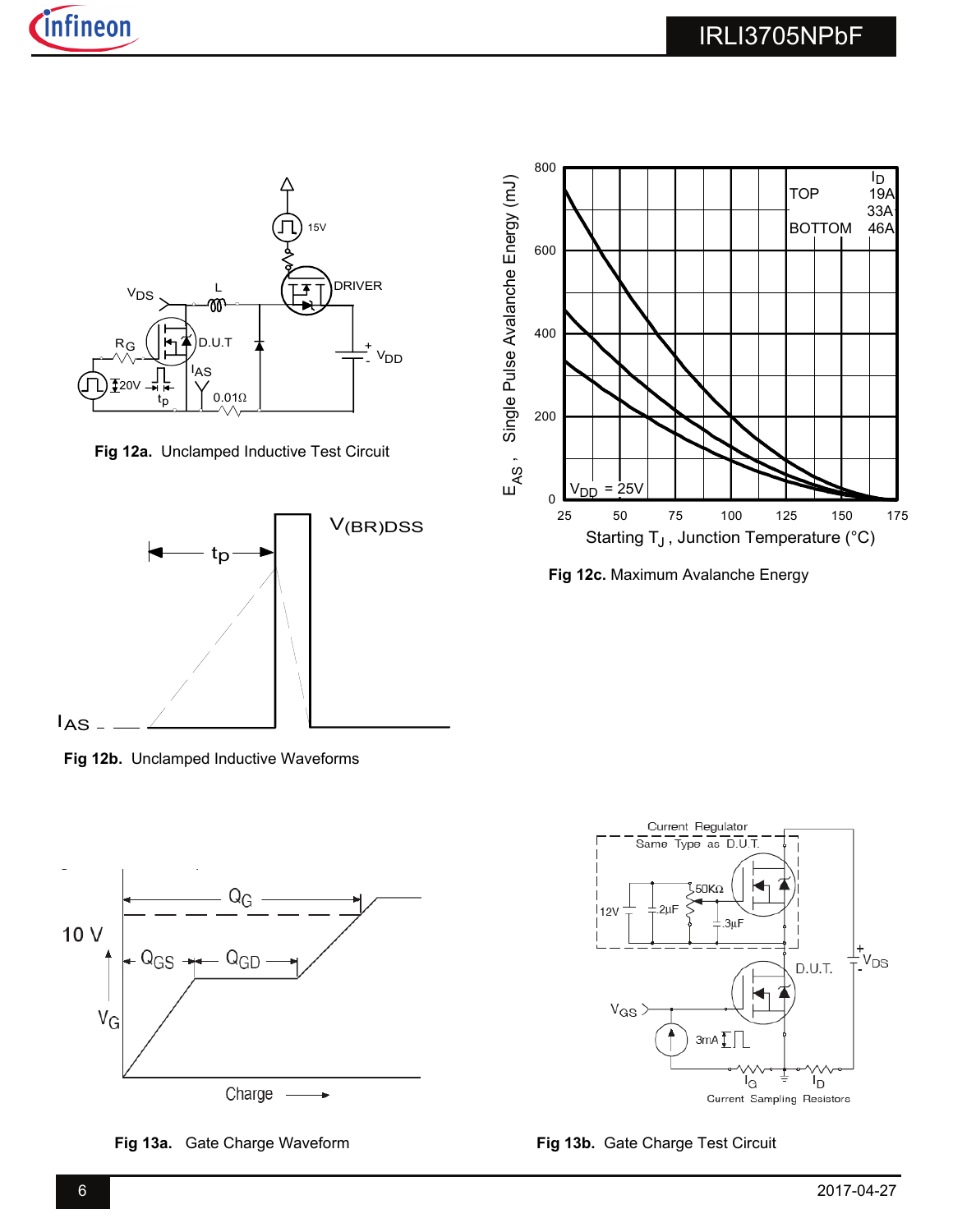

### Peak Diode Recovery dv/dt Test Circuit

\*  $V_{GS}$  = 5V for Logic Level Devices

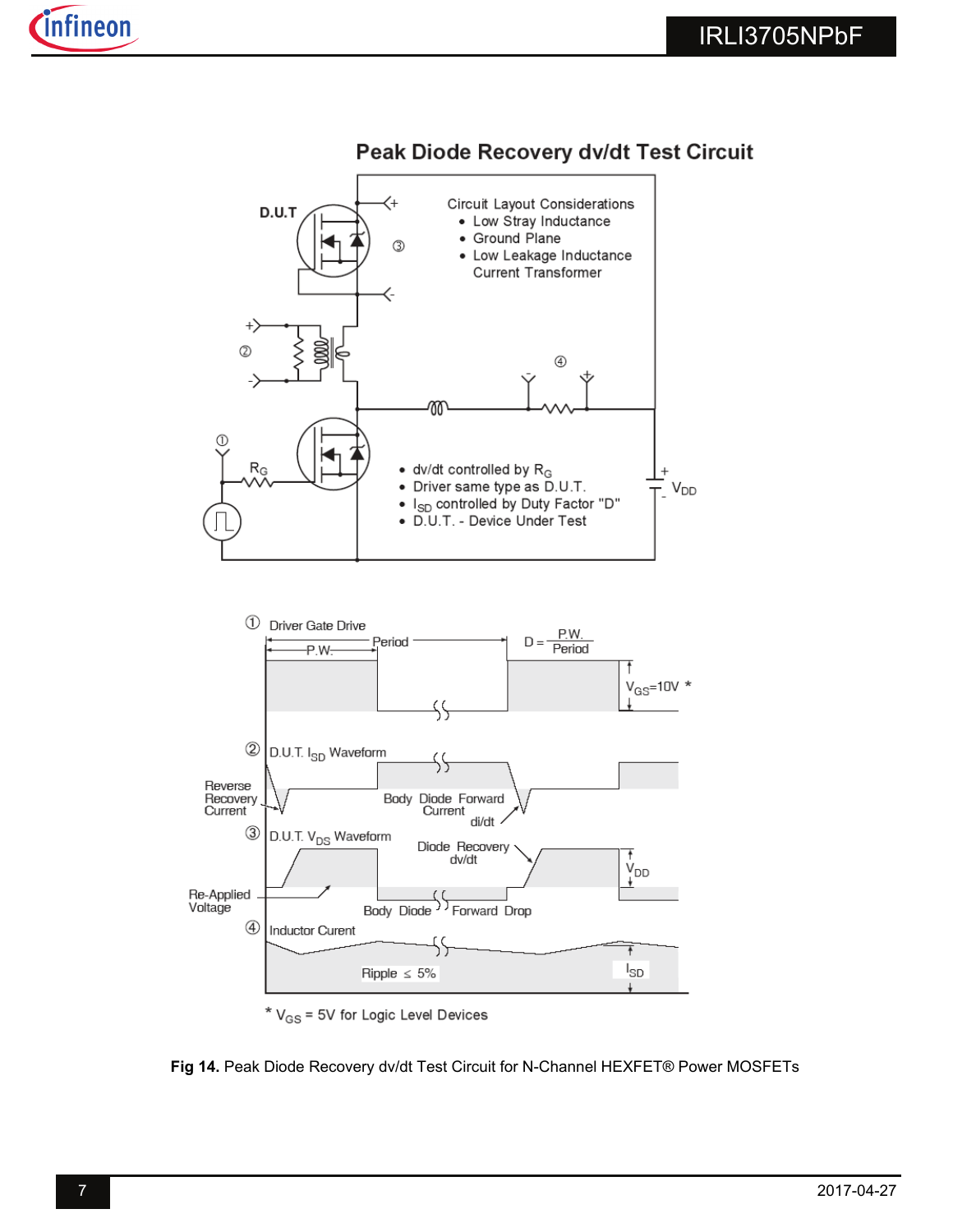### **TO-220 Full-Pak Package Outline** (Dimensions are shown in millimeters (inches))



- NOTES:
- $1.0$ DIMENSIONING AND TOLERANCING AS PER ASME Y14.5 M- 1994.
- DIMENSIONS ARE SHOWN IN MILLIMETERS [INCHES].  $2,0$
- ᠘᠔ LEAD DIMENSION AND FINISH UNCONTROLLED IN L1.
- DIMENSION D & E DO NOT INCLUDE MOLD FLASH. MOLD FLASH SHALL NOT EXCEED<br>.005" (0.127) PER SIDE. THESE DIMENSIONS ARE MEASURED AT THE OUTER MOST <u>A.d.</u> EXTREMES OF THE PLASTIC BODY.
	- DIMENSION b1, b3, b5 & c1 APPLY TO BASE METAL ONLY.
- STEP OPTIONAL ON PLASTIC BODY DEFINED BY DIMENSIONS u & v.  $60<sub>0</sub>$
- $7.0$ CONTROLLING DIMENSION : INCHES.

| S<br>Y<br>M             | <b>DIMENSIONS</b> |                    |               | $\mathsf{N}$ |                  |
|-------------------------|-------------------|--------------------|---------------|--------------|------------------|
| B                       |                   | <b>MILLIMETERS</b> | <b>INCHES</b> |              | O<br>T<br>E<br>S |
| $\circ$<br>$\mathbb{L}$ | MIN.              | MAX.               | MIN.          | MAX.         |                  |
| A                       | 4.57              | 4.83               | .180          | .190         |                  |
| A1                      | 2.57              | 2.82               | .101          | .111         |                  |
| A2                      | 2.51              | 2.92               | .099          | .115         |                  |
| b                       | 0.61              | 0.94               | .024          | .037         |                  |
| b1                      | 0.61              | 0.89               | .024          | .035         | 5                |
| b2                      | 0.76              | 1.27               | .030          | .050         |                  |
| b3                      | 0.76              | 1.22               | .030          | .048         | 5                |
| b4                      | 1.02              | 1.52               | .040          | .060         |                  |
| b <sub>5</sub>          | 1.02              | 1.47               | .040          | .058         | 5                |
| $\mathbf C$             | 0.33              | 0.63               | .013          | .025         |                  |
| C <sub>1</sub>          | 0.33              | 0.58               | .013          | .023         | 5                |
| D                       | 8.66              | 9.80               | .341          | .386         | $\overline{4}$   |
| d1                      | 15.80             | 16.13              | .622          | .635         |                  |
| d2                      | 13.97             | 14.22              | .550          | .560         |                  |
| d3                      | 12.29             | 12.93              | .484          | .509         |                  |
| E                       | 9.63              | 10.74              | .379          | .423         | $\overline{4}$   |
| $\epsilon$              | 2.54              | <b>BSC</b>         | .100          | <b>BSC</b>   |                  |
| L                       | 13.21             | 13.72              | .520          | .540         |                  |
| L1                      | 3,10              | 3.68               | .122          | .145         | 3                |
| n                       | 6.05              | 6.60               | .238          | .260         |                  |
| øP                      | 3.05              | 3.45               | .120          | .136         |                  |
| ū                       | 2.39              | 2.49               | .094          | .098         | 6                |
| $\vee$                  | 0,41              | 0.51               | .016          | .020         | 6                |
| Ø1                      |                   | $45^\circ$         |               | $45^\circ$   |                  |

#### LEAD ASSIGNMENTS

| HEXFET     |
|------------|
| 1. — GATE  |
| 2.– DRAIN  |
| 3.– SOURCE |

### IGBTs, CoPACK

- 2.- COLLECTOR
- $3 EMITTER$

### **TO-220 Full-Pak Part Marking Information**

EXAMPLE: THIS IS AN IRFI840G **WITH ASSEMBLY PART NUMBER** LOT CODE 3432 **INTERNATIONAL IRF1840G** ASSEMBLED ON WW 24, 2001 **RECTIFIER IGR 124K** IN THE ASSEMBLY LINE "K" LOGO 34 32 DATE CODE  $YEAR = 2001$ **ASSEMBLY** Note: "P" in assembly line position WEEK 24 LOT CODE indicates "Lead-Free" LINE K

TO-220AB Full-Pak packages are not recommended for Surface Mount Application.

Note: For the most current drawing please refer to website at http://www.irf.com/package/

 $(b, b2 & b4)$ 

SECTION B-B, C-C & D-D